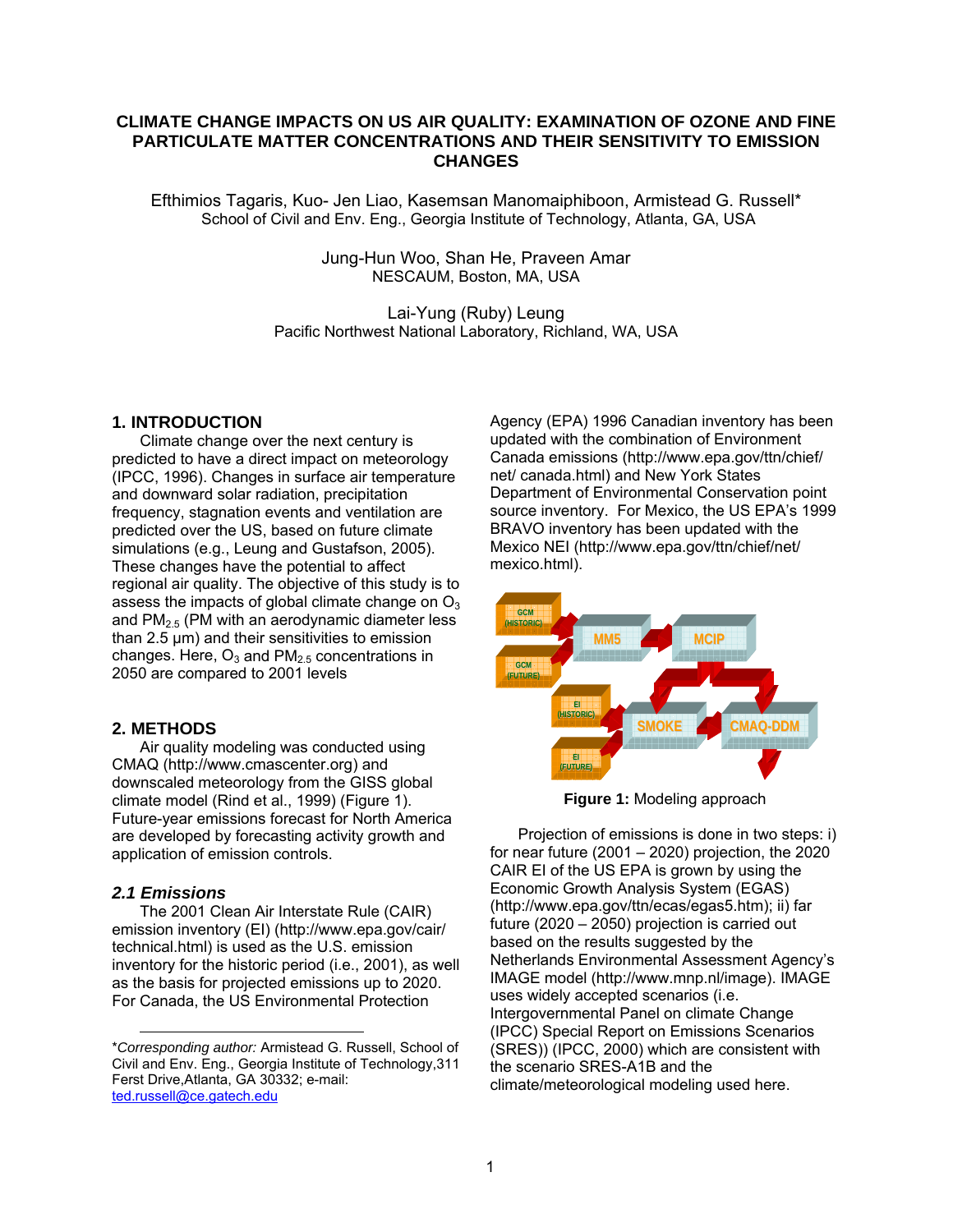## *2.2 Meteorology*

Meteorological fields are derived from the Goddard Institute of Space Studies (GISS) Global Climate Model (GCM) (Rind et al., 1999), which was applied at a horizontal resolution of  $4^{\circ}$  latitude by  $5^\circ$  longitude to simulate current and future climate at global scale. The simulation followed the SRES-A1B emission scenario (IPCC, 2000) for greenhouse gases. Leung and Gustafson, (2005) downscaled GISS outputs using the Penn State/NCAR Mesoscale Model (MM5) (Grell et al., 1994) to the regional scale (Figure 2).



**Figure 2:** Modeling domain and regions examined

## *2.3 Air Quality Modeling*

CMAQ (Byun, 1999) with SAPRC-99 (Carter, 2000) and DDM-3D, are used to quantify the concentrations and sensitivities of historic and future ozone and  $PM<sub>2.5</sub>$  concentrations to specific sets of emissions: anthropogenic and biogenic VOCs and NOx, total  $NH<sub>3</sub>$  and SO<sub>2</sub>, over a domain of 111x147, each 36 by 36 km, horizontal grid cells (Figure 2). DDM-3D (Dunker, 1981; 1984; Dunker, et al., 2002; Yang, et al., 1997) directly calculates the sensitivities of both gas phase and particle phase pollutants to precursor emissions. The seminormalized sensitivity (Si,j) of pollutant concentration i (Ci) to emissions source term parameter j (Ej) is given as:

$$
S_{i,j} = E_j \frac{\partial C_i}{\partial E_j}
$$

The seminormalized sensitivities are composed of two terms, emission (Ej) and fractional concentration yield from per unit

emission ( *j E* ∂ *i C* <sup>∂</sup> ). Thus the sensitivities

presented here have the same units pollutant concentrations.

# **3. RESULTS AND DISCUSSION**

#### *3.1 Emissions*

Emissions changes between future (2050) and historic (2001) years show large decreases in  $SO<sub>2</sub>$ (-50%) and NOx (-50%) when climate change, growth in human activities and emission controls are simulated (Figure 3). These reductions are due to control strategies applied to anthropogenic US and Canadian sources while the growth of the industrial sector gives higher emissions in Mexico. Emission reductions in anthropogenic VOC's combined with the higher biogenic emissions in the warmer climate results in a small change in VOCs emissions (+2%). Description of the regional emissions is detailed in Woo et al. (2006).





### *3.2 Meteorology*

2050 yearly average temperature compared to 2001 is expected to be 1.7 K warmer in US, with slight variability by region  $(\pm 0.5K)$  (Table1). Maximum warming will happen during fall months with simulated average temperature changes up to 4.8 degrees in the West.

**Table 1:** Regional mean annual temperature for historic (2001) and future (2050) years

| Region    | $T_{2001}$ (K) | $T_{2050}$ (K, |     |
|-----------|----------------|----------------|-----|
| West      | 281.9          | 284.1          | 2.3 |
| Plains    | 282.8          | 284.2          | 1.4 |
| Midwest   | 281.7          | 283.2          | 1.5 |
| Northeast | 280.8          | 282.8          | 2.0 |
| Southeast | 289.5          | 290.8          | 1.3 |
| US        | 283.2          | 284.9          | 17  |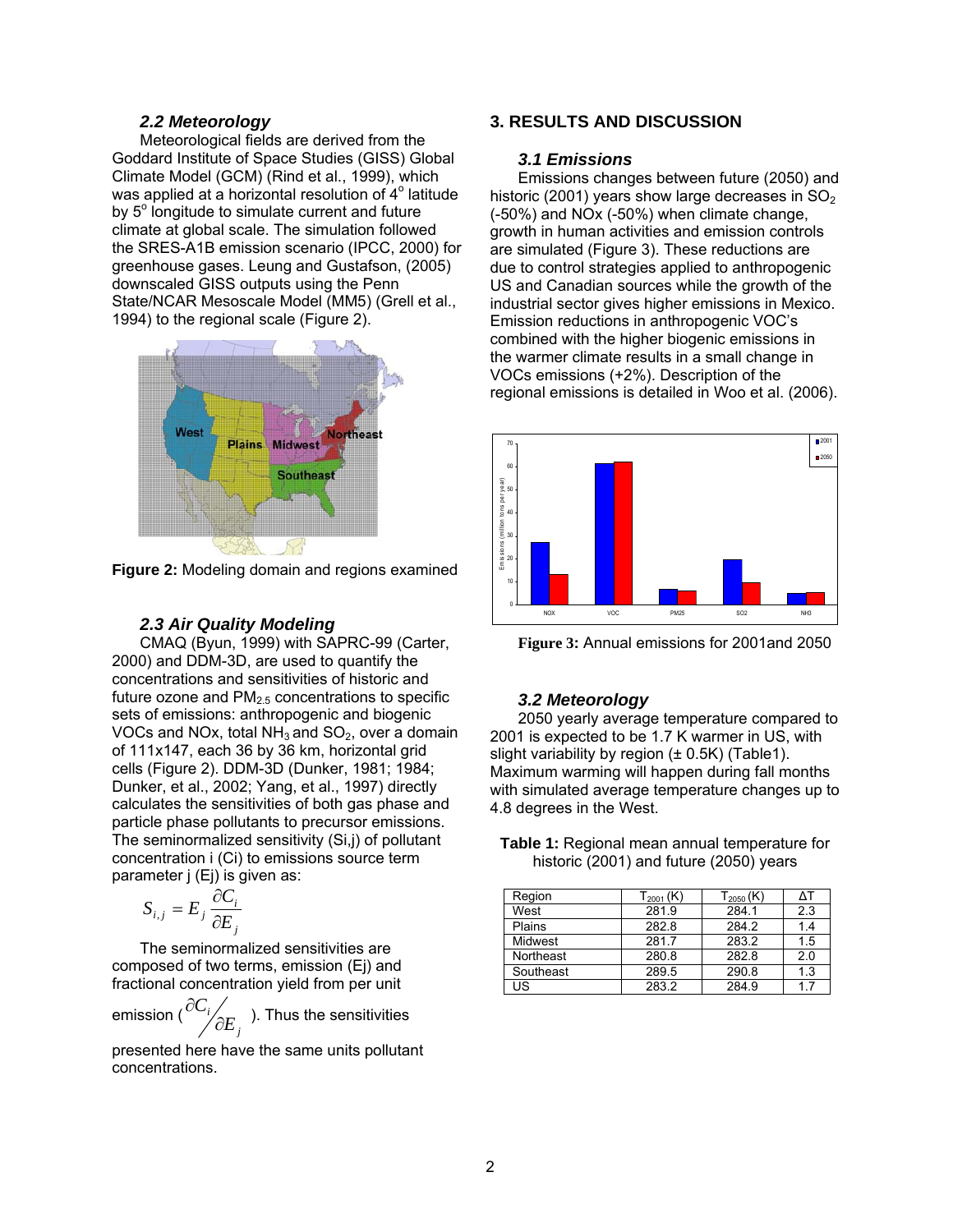### *3.3 Air Quality*

Impacts of climate change, growth activity and emissions controls are more pronounced for regional  $PM_{2.5}$  concentrations than M8hO<sub>3</sub> (Figure 4).



**Figure 4:** Mean annual maximum eight (8) hour  $O_3$  (M8h $O_3$ ) and PM<sub>2.5</sub> concentrations for historic and future periods

US annual average concentrations for  $PM<sub>2.5</sub>$ and  $M8hO<sub>3</sub>$  are predicted to be 23% and 9% lower, respectively in 2050 compared to 2001. Significant reductions are predicted for sulfate (- 31%), nitrate (-48%), and ammonium (-32%) fractions, while a smaller reduction is predicted for organic carbon (-6%) (Table 2). Control programs for NMVOC for area and point sources that are less stringent than for  $SO<sub>2</sub>$  and NOx combined with the higher VOCs emissions from biogenic sources expected in a warmer future climate are the primary factors. A slight increase in organic carbon in the West is noted due to increases in both primary and secondary organic carbon.

Sensitivities of ozone formation to domainwide emissions of anthropogenic NOx, biogenic VOCs and anthropogenic VOCs are examined for the grid cells presenting the highest 8-hour average ozone concentrations in each region (Figure 5).

Reductions in future anthropogenic NOx emissions decrease ozone formation. The contributions of anthropogenic NOx to groundlevel ozone formation are more important than anthropogenic and biogenic VOCs in the current and future episodes.

**Table 2:** Annual average change (percentage) in pollutant concentration for 2050 compared to 2001

|                | M8hO <sub>3</sub> | PM <sub>2.5</sub> | $SO_4^+$ | NO <sub>3</sub> | $NH4+$  | ОC      |
|----------------|-------------------|-------------------|----------|-----------------|---------|---------|
| West           | $-6.5$            | $-9.2$            | $-20.2$  | $-41.4$         | $-24.9$ | 4.0     |
| Plains         | $-7.8$            | $-22.0$           | $-29.2$  | $-45.3$         | $-31.7$ | $-3.4$  |
| Mid-<br>West   | $-10.6$           | $-22.7$           | $-22.2$  | $-48.5$         | $-28.7$ | $-9.3$  |
| North-<br>East | $-10.1$           | $-28.5$           | $-37.4$  | $-45.6$         | $-32.6$ | $-13.0$ |
| South-<br>East | $-14.8$           | $-31.4$           | $-41.5$  | $-54.9$         | $-37.0$ | $-14.9$ |
| US             | $-9.2$            | $-23.4$           | $-30.8$  | $-47.8$         | $-31.6$ | $-6.4$  |

Sensitivities of sulfate  $PM<sub>2.5</sub>$  formation to total SO<sub>2</sub> emissions (SO<sub>4</sub> SO<sub>2</sub> total) and nitrate PM<sub>2.5</sub> formation to anthropogenic NOx emissions ( $NO<sub>3</sub>$  NOx anthr.) are predicted to decrease due to the controls of anthropogenic  $SO<sub>2</sub>$  and NOx emissions in the future.

Sensitivities of sulfate PM formation to ammonia (SO<sub>4</sub> to NH<sub>3</sub> total) are predicted to increase although significant reductions of  $SO<sub>2</sub>$ emissions are projected (Figure 6). Increases are due to projected increased ammonia emissions (which are mainly biogenic emissions) in the future. Higher ammonia/ammonium concentrations tend to neutralize cloud water, allowing more  $SO<sub>2</sub>$ oxidation by ozone. On the other hand, lower NOx emissions decrease ammonium nitrate formation in the nitrate-limited environment and reduce sensitivity of nitrate PM to  $NH<sub>3</sub>$  emissions.



**Figure 5:** Sensitivities of ozone formation to emissions of anthropogenic NOx, biogenic VOCs and anthropogenic VOCs for the grid cell presenting the highest 8-hr ozone concentrations in Southeast region for both historic (2001) and future (2050) years